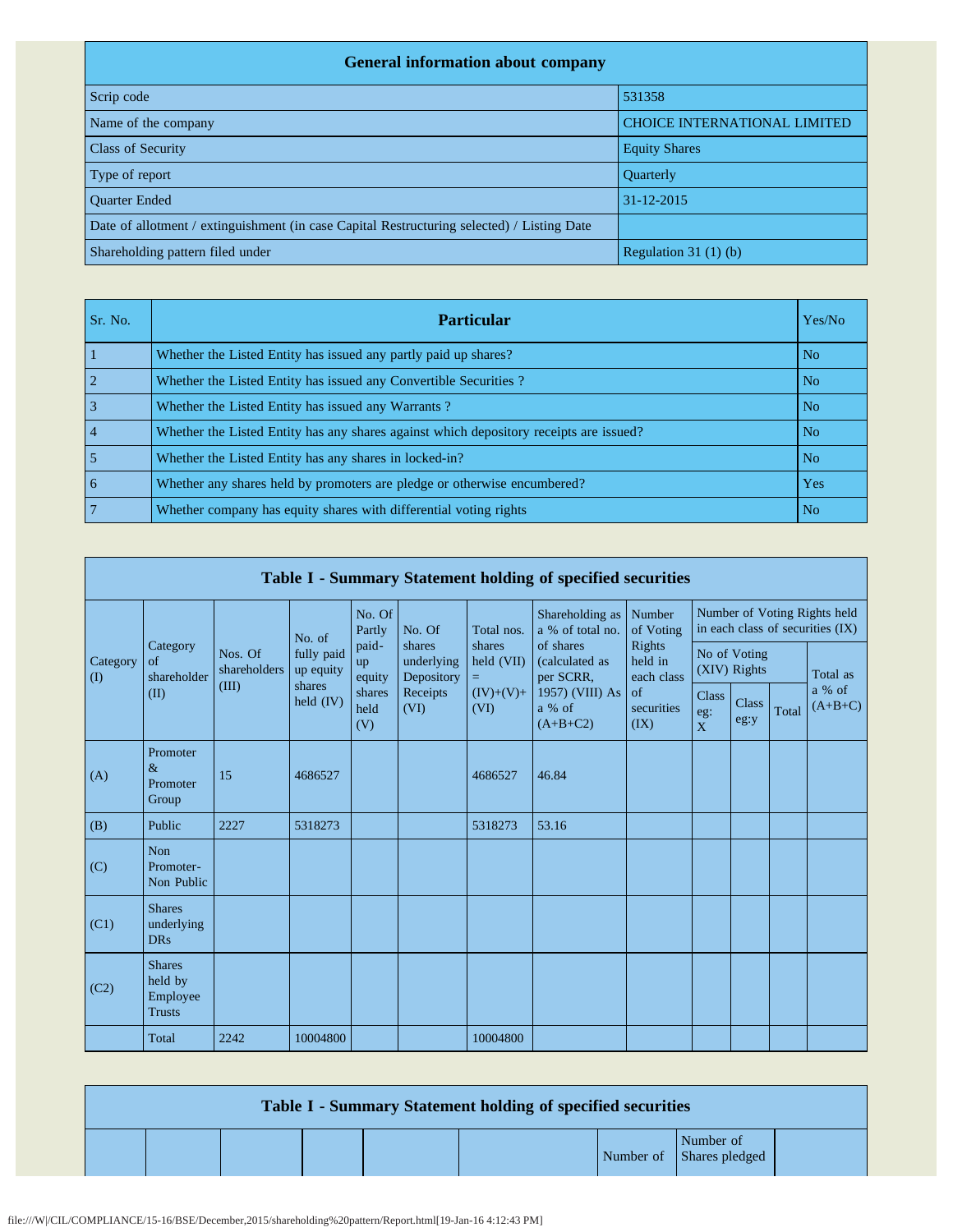|  | Category<br>$\rm(D)$ | Category<br>of<br>shareholder<br>(II)          | No. Of<br><b>Shares</b><br>Underlying<br>Outstanding<br>convertible<br>securities<br>(X) | No. Of              | No. Of Shares<br>Underlying<br>Outstanding<br>convertible<br>securities and<br>No. Of<br>Warrants (Xi)<br>(a) | Shareholding, as a %<br>assuming full<br>conversion of<br>convertible securities (       | Locked in<br>shares (XII) |                                                         | or otherwise<br>encumbered<br>(XIII) |                                                         | Number of<br>equity shares                |
|--|----------------------|------------------------------------------------|------------------------------------------------------------------------------------------|---------------------|---------------------------------------------------------------------------------------------------------------|------------------------------------------------------------------------------------------|---------------------------|---------------------------------------------------------|--------------------------------------|---------------------------------------------------------|-------------------------------------------|
|  |                      |                                                |                                                                                          | Warrants<br>$(X_i)$ |                                                                                                               | as a percentage of<br>diluted share capital)<br>$(XI)=(VII)+(X) As a$<br>% of $(A+B+C2)$ | No.<br>(a)                | As a<br>$%$ of<br>total<br><b>Shares</b><br>held<br>(b) | No. $(a)$                            | As a<br>$%$ of<br>total<br><b>Shares</b><br>held<br>(b) | held in<br>dematerialized<br>form $(XIV)$ |
|  | (A)                  | Promoter<br>$\&$<br>Promoter<br>Group          |                                                                                          |                     |                                                                                                               | 46.84                                                                                    |                           |                                                         | 750000 16                            |                                                         | 4686527                                   |
|  | (B)                  | Public                                         |                                                                                          |                     |                                                                                                               | 53.16                                                                                    |                           |                                                         |                                      |                                                         | 5240671                                   |
|  | (C)                  | Non<br>Promoter-<br>Non Public                 |                                                                                          |                     |                                                                                                               |                                                                                          |                           |                                                         |                                      |                                                         |                                           |
|  | (C1)                 | <b>Shares</b><br>underlying<br><b>DRs</b>      |                                                                                          |                     |                                                                                                               |                                                                                          |                           |                                                         |                                      |                                                         |                                           |
|  | (C2)                 | Shares held<br>by<br>Employee<br><b>Trusts</b> |                                                                                          |                     |                                                                                                               |                                                                                          |                           |                                                         |                                      |                                                         |                                           |
|  |                      | Total                                          |                                                                                          |                     |                                                                                                               |                                                                                          |                           |                                                         | 750000 7.5                           |                                                         | 9927198                                   |

|                                                                             | Table II - Statement showing shareholding pattern of the Promoter and Promoter Group                    |                                                                                      |                                   |                       |                                              |                                          |                                                                           |                                                                     |               |       |                                 |
|-----------------------------------------------------------------------------|---------------------------------------------------------------------------------------------------------|--------------------------------------------------------------------------------------|-----------------------------------|-----------------------|----------------------------------------------|------------------------------------------|---------------------------------------------------------------------------|---------------------------------------------------------------------|---------------|-------|---------------------------------|
|                                                                             |                                                                                                         |                                                                                      | No. of                            | No.<br>Of<br>Partly   | No. Of<br>shares                             | Total nos.<br>shares                     | Shareholding<br>as a % of<br>total no. of<br>shares                       | Number of Voting Rights<br>held in each class of<br>securities (IX) |               |       |                                 |
| Sr.                                                                         | Category &<br>Name of the<br>Shareholders (I)                                                           | Nos. Of<br>shareholders<br>(III)                                                     | fully paid<br>up equity<br>shares | paid-<br>up<br>equity | underlying<br>Depository<br>Receipts<br>(VI) | held (VII)<br>$=$<br>$(IV)+(V)+$<br>(VI) | (calculated<br>as per<br>SCRR,<br>1957) (VIII)<br>As a % of<br>$(A+B+C2)$ | No of Voting<br>(XIV) Rights                                        |               |       | Total<br>as a %                 |
| $\mathbf{A}$                                                                |                                                                                                         |                                                                                      | held $(IV)$                       | shares<br>held<br>(V) |                                              |                                          |                                                                           | <b>Class</b><br>$\mathrm{eg}\colon$<br>X                            | Class<br>eg:y | Total | of<br>Total<br>Voting<br>rights |
|                                                                             |                                                                                                         | Table II - Statement showing shareholding pattern of the Promoter and Promoter Group |                                   |                       |                                              |                                          |                                                                           |                                                                     |               |       |                                 |
| (1)                                                                         | Indian                                                                                                  |                                                                                      |                                   |                       |                                              |                                          |                                                                           |                                                                     |               |       |                                 |
| (a)                                                                         | Individuals/Hindu<br>undivided Family                                                                   | 14                                                                                   | 4486527                           |                       |                                              | 4486527                                  | 44.84                                                                     |                                                                     |               |       |                                 |
| (d)                                                                         | Any Other<br>(specify)                                                                                  | 1                                                                                    | 200000                            |                       |                                              | 200000                                   | $\overline{c}$                                                            |                                                                     |               |       |                                 |
| Sub-Total $(A)(1)$                                                          |                                                                                                         | 15                                                                                   | 4686527                           |                       |                                              | 4686527                                  | 46.84                                                                     |                                                                     |               |       |                                 |
| (2)                                                                         | Foreign                                                                                                 |                                                                                      |                                   |                       |                                              |                                          |                                                                           |                                                                     |               |       |                                 |
| Total Shareholding of<br>Promoter and Promoter<br>Group $(A)=(A)(1)+(A)(2)$ |                                                                                                         | 15                                                                                   | 4686527                           |                       |                                              | 4686527                                  | 46.84                                                                     |                                                                     |               |       |                                 |
| $\, {\bf B}$                                                                | Table III - Statement showing shareholding pattern of the Public shareholder                            |                                                                                      |                                   |                       |                                              |                                          |                                                                           |                                                                     |               |       |                                 |
| (1)                                                                         | <b>Institutions</b>                                                                                     |                                                                                      |                                   |                       |                                              |                                          |                                                                           |                                                                     |               |       |                                 |
| (3)                                                                         | Non-institutions                                                                                        |                                                                                      |                                   |                       |                                              |                                          |                                                                           |                                                                     |               |       |                                 |
| (a(i))                                                                      | Individuals -<br>i.Individual<br>shareholders<br>holding nominal<br>share capital up<br>to Rs. 2 lakhs. | 2099                                                                                 | 1558176                           |                       |                                              | 1558176                                  | 15.57                                                                     |                                                                     |               |       |                                 |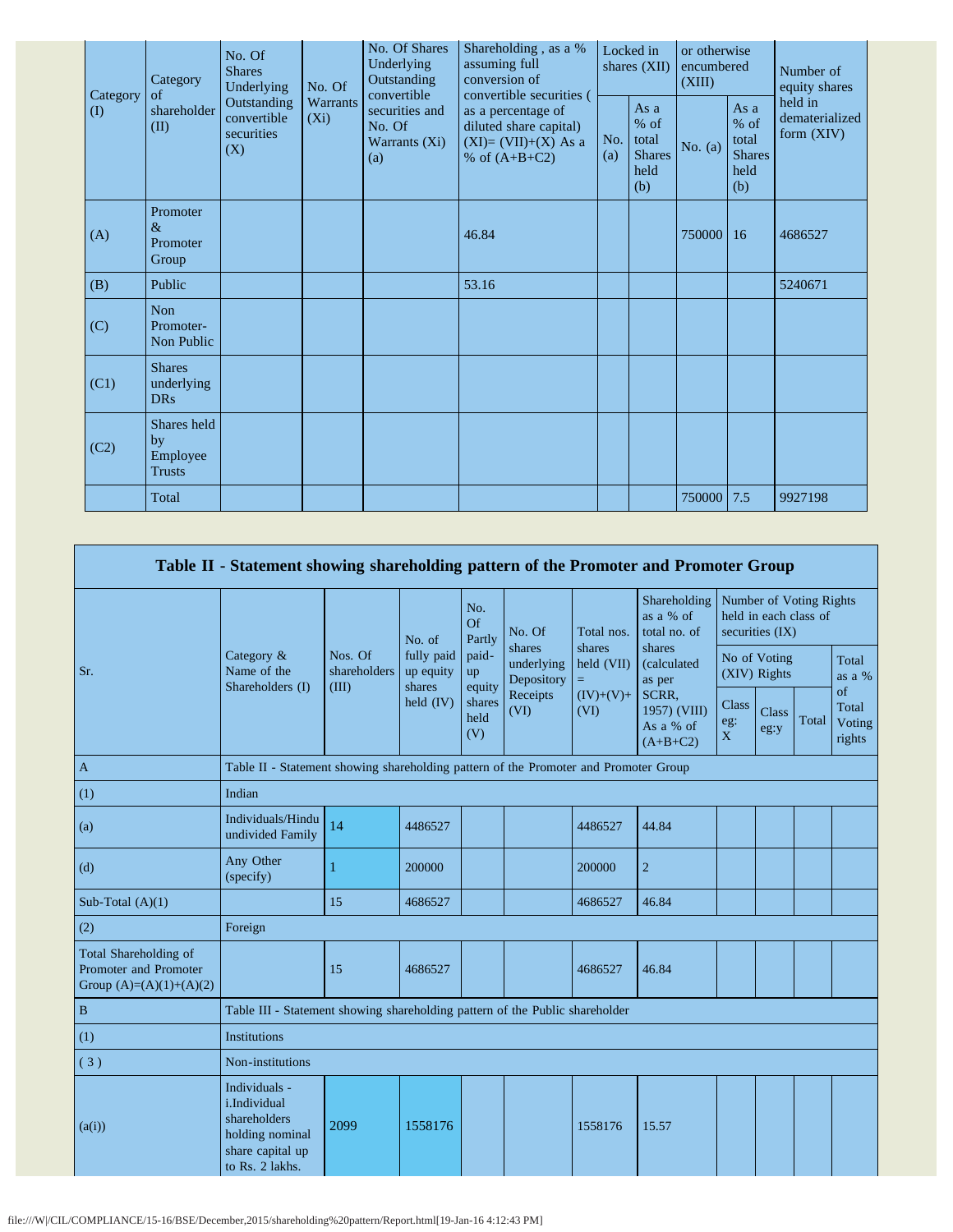| (a(ii))                                                           | Individuals - ii.<br>Individual<br>shareholders<br>holding nominal<br>share capital in<br>excess of Rs. 2<br>lakhs. | 14   | 524813   |  | 524813   | 5.25  |  |  |
|-------------------------------------------------------------------|---------------------------------------------------------------------------------------------------------------------|------|----------|--|----------|-------|--|--|
| (e)                                                               | Any Other<br>(specify)                                                                                              | 114  | 3235284  |  | 3235284  | 32.34 |  |  |
| Sub-Total $(B)(3)$                                                |                                                                                                                     | 2227 | 5318273  |  | 5318273  | 53.16 |  |  |
| <b>Total Public</b><br>Shareholding<br>$(B)=(B)(1)+(B)(2)+(B)(3)$ |                                                                                                                     | 2227 | 5318273  |  | 5318273  | 53.16 |  |  |
| $\overline{C}$                                                    | Table IV - Statement showing shareholding pattern of the Non Promoter- Non Public shareholder                       |      |          |  |          |       |  |  |
| Total $(A+B+C2)$                                                  |                                                                                                                     | 2242 | 10004800 |  | 10004800 | 100   |  |  |
| Total $(A+B+C)$                                                   |                                                                                                                     | 2242 | 10004800 |  | 10004800 |       |  |  |

|                                                                             |                                                                                               |                                                                         |                                                           | Table II - Statement showing shareholding pattern of the Promoter and Promoter Group      |                                        |                                                       |                                                                     |                                                       |                                         |  |  |
|-----------------------------------------------------------------------------|-----------------------------------------------------------------------------------------------|-------------------------------------------------------------------------|-----------------------------------------------------------|-------------------------------------------------------------------------------------------|----------------------------------------|-------------------------------------------------------|---------------------------------------------------------------------|-------------------------------------------------------|-----------------------------------------|--|--|
|                                                                             | No. Of<br><b>Shares</b><br>Underlying                                                         | No. Of                                                                  | No. Of Shares<br>Underlying<br>Outstanding<br>convertible | Shareholding, as a<br>% assuming full<br>conversion of<br>convertible<br>securities (as a | Number of<br>Locked in<br>shares (XII) |                                                       | Number of<br>Shares pledged<br>or otherwise<br>encumbered<br>(XIII) |                                                       | Number of<br>equity shares              |  |  |
| Sr.                                                                         | Outstanding<br>convertible<br>securities<br>(X)                                               | Warrants<br>securities and<br>$(X_i)$<br>No. Of<br>Warrants (Xi)<br>(a) |                                                           | percentage of<br>diluted share<br>capital) $(XI)=$<br>$(VII)+(X)$ As a %<br>of $(A+B+C2)$ | No.<br>(a)                             | As a<br>% of<br>total<br><b>Shares</b><br>held<br>(b) | No. $(a)$                                                           | As a<br>% of<br>total<br><b>Shares</b><br>held<br>(b) | held in<br>dematerialized<br>form (XIV) |  |  |
| A                                                                           |                                                                                               |                                                                         |                                                           | Table II - Statement showing shareholding pattern of the Promoter and Promoter Group      |                                        |                                                       |                                                                     |                                                       |                                         |  |  |
| (1)                                                                         | Indian                                                                                        |                                                                         |                                                           |                                                                                           |                                        |                                                       |                                                                     |                                                       |                                         |  |  |
| (a)                                                                         |                                                                                               |                                                                         |                                                           | 44.84                                                                                     |                                        |                                                       | 750000                                                              | 16.72                                                 | 4486527                                 |  |  |
| (d)                                                                         |                                                                                               |                                                                         |                                                           | $\overline{2}$                                                                            |                                        |                                                       | $\overline{0}$                                                      | $\overline{0}$                                        | 200000                                  |  |  |
| Sub-Total $(A)(1)$                                                          |                                                                                               |                                                                         |                                                           | 46.84                                                                                     |                                        |                                                       | 750000                                                              | 16                                                    | 4686527                                 |  |  |
| (2)                                                                         | Foreign                                                                                       |                                                                         |                                                           |                                                                                           |                                        |                                                       |                                                                     |                                                       |                                         |  |  |
| Total Shareholding of<br>Promoter and Promoter<br>Group $(A)=(A)(1)+(A)(2)$ |                                                                                               |                                                                         |                                                           | 46.84                                                                                     |                                        |                                                       | 750000                                                              | 16                                                    | 4686527                                 |  |  |
| $\, {\bf B}$                                                                |                                                                                               |                                                                         |                                                           | Table III - Statement showing shareholding pattern of the Public shareholder              |                                        |                                                       |                                                                     |                                                       |                                         |  |  |
| (1)                                                                         | <b>Institutions</b>                                                                           |                                                                         |                                                           |                                                                                           |                                        |                                                       |                                                                     |                                                       |                                         |  |  |
| (3)                                                                         | Non-institutions                                                                              |                                                                         |                                                           |                                                                                           |                                        |                                                       |                                                                     |                                                       |                                         |  |  |
| (a(i))                                                                      |                                                                                               |                                                                         |                                                           | 15.57                                                                                     |                                        |                                                       |                                                                     |                                                       | 1482574                                 |  |  |
| (a(ii))                                                                     |                                                                                               |                                                                         |                                                           | 5.25                                                                                      |                                        |                                                       |                                                                     |                                                       | 524813                                  |  |  |
| (e)                                                                         |                                                                                               |                                                                         |                                                           | 32.34                                                                                     |                                        |                                                       |                                                                     |                                                       | 3233284                                 |  |  |
| Sub-Total $(B)(3)$                                                          |                                                                                               |                                                                         |                                                           | 53.16                                                                                     |                                        |                                                       |                                                                     |                                                       | 5240671                                 |  |  |
| <b>Total Public</b><br>Shareholding<br>$(B)=(B)(1)+(B)(2)+(B)(3)$           |                                                                                               |                                                                         |                                                           | 53.16                                                                                     |                                        |                                                       |                                                                     |                                                       | 5240671                                 |  |  |
| $\mathbf C$                                                                 | Table IV - Statement showing shareholding pattern of the Non Promoter- Non Public shareholder |                                                                         |                                                           |                                                                                           |                                        |                                                       |                                                                     |                                                       |                                         |  |  |
| Total $(A+B+C2)$                                                            |                                                                                               |                                                                         |                                                           | 100                                                                                       |                                        |                                                       |                                                                     |                                                       | 9927198                                 |  |  |
| Total $(A+B+C)$                                                             |                                                                                               |                                                                         |                                                           |                                                                                           |                                        |                                                       | 750000                                                              | 7.5                                                   | 9927198                                 |  |  |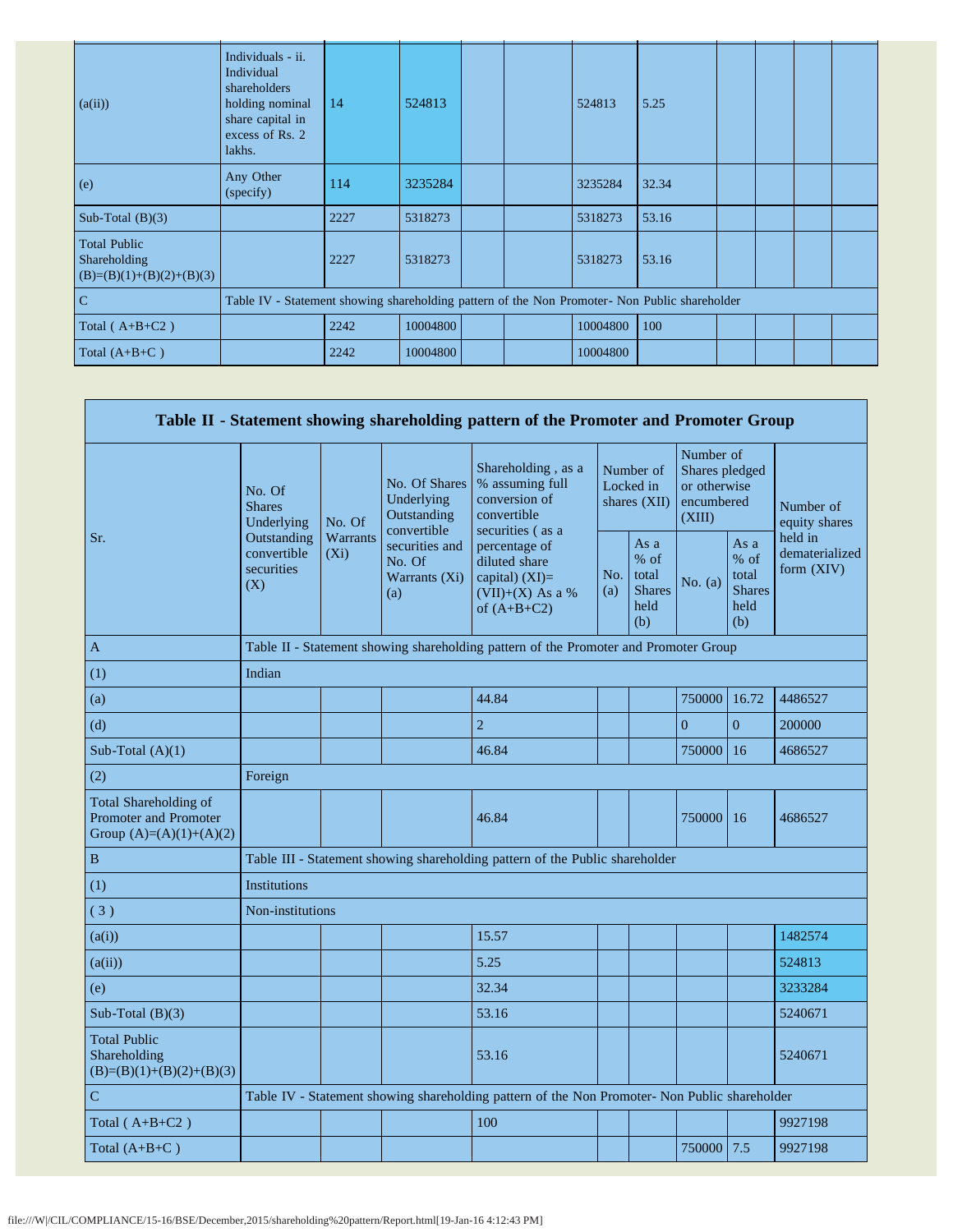| <b>Individuals/Hindu undivided Family</b>                                                                                                                                                |                         |                                |                |                            |                      |                       |                  |  |  |  |  |  |
|------------------------------------------------------------------------------------------------------------------------------------------------------------------------------------------|-------------------------|--------------------------------|----------------|----------------------------|----------------------|-----------------------|------------------|--|--|--|--|--|
| Searial No.                                                                                                                                                                              | $\mathbf{1}$            | $\sqrt{2}$                     | $\mathfrak{Z}$ | $\overline{4}$             | $\sqrt{5}$           | $\sqrt{6}$            | $\boldsymbol{7}$ |  |  |  |  |  |
| Name of the<br>Shareholders (I)                                                                                                                                                          | Vinita Sunil<br>Patodia | Hemlata<br><b>Kamal Poddar</b> | Sonu Poddar    | Arun Kumar<br>Poddar (HUF) | Arun Kumar<br>Poddar | Kamal Poddar<br>(HUF) | Kamal Poddar     |  |  |  |  |  |
| PAN (II)                                                                                                                                                                                 | ADTPP7048M              | AMJPP9451H                     | AGIPC0029R     | AAMHA1752K                 | ANHPP9477G           | AAHHK1927M            | AJMPP5353K       |  |  |  |  |  |
| No. of fully paid<br>up equity shares<br>held (IV)                                                                                                                                       | 1278927                 | 200000                         | 100000         | 100000                     | 200000               | 225000                | 887600           |  |  |  |  |  |
| No. Of Partly<br>paid-up equity<br>shares held (V)                                                                                                                                       |                         |                                |                |                            |                      |                       |                  |  |  |  |  |  |
| No. Of shares<br>underlying<br>Depository<br>Receipts (VI)                                                                                                                               |                         |                                |                |                            |                      |                       |                  |  |  |  |  |  |
| Total nos. shares<br>held $(VII) =$<br>$(IV)+(V)+(VI)$                                                                                                                                   | 1278927                 | 200000                         | 100000         | 100000                     | 200000               | 225000                | 887600           |  |  |  |  |  |
| Shareholding as a<br>% of total no. of<br>shares (calculated<br>as per SCRR,<br>1957) (VIII) As a<br>% of $(A+B+C2)$                                                                     | 12.78                   | $\overline{2}$                 | 1              | 1                          | $\overline{2}$       | 2.25                  | 8.87             |  |  |  |  |  |
| Number of Voting Rights held in each class of securities (IX)                                                                                                                            |                         |                                |                |                            |                      |                       |                  |  |  |  |  |  |
| Class eg:X                                                                                                                                                                               |                         |                                |                |                            |                      |                       |                  |  |  |  |  |  |
| Class eg:y                                                                                                                                                                               |                         |                                |                |                            |                      |                       |                  |  |  |  |  |  |
| Total                                                                                                                                                                                    |                         |                                |                |                            |                      |                       |                  |  |  |  |  |  |
| Total as a % of<br><b>Total Voting rights</b>                                                                                                                                            |                         |                                |                |                            |                      |                       |                  |  |  |  |  |  |
| No. Of Shares<br>Underlying<br>Outstanding<br>convertible<br>securities $(X)$                                                                                                            |                         |                                |                |                            |                      |                       |                  |  |  |  |  |  |
| No. Of Warrants<br>$(X_i)$                                                                                                                                                               |                         |                                |                |                            |                      |                       |                  |  |  |  |  |  |
| No. Of Shares<br>Underlying<br>Outstanding<br>convertible<br>securities and No.<br>Of Warrants (Xi)<br>(a)                                                                               |                         |                                |                |                            |                      |                       |                  |  |  |  |  |  |
| Shareholding, as a<br>% assuming full<br>conversion of<br>convertible<br>securities (as a<br>percentage of<br>diluted share<br>capital) (XI)=<br>$(VII)+(Xi)(a)$ As a<br>% of $(A+B+C2)$ | 12.78                   | $\overline{2}$                 | $\mathbf{1}$   | $\mathbf{1}$               | $\overline{2}$       | 2.25                  | 8.87             |  |  |  |  |  |
| Number of Locked in shares (XII)                                                                                                                                                         |                         |                                |                |                            |                      |                       |                  |  |  |  |  |  |
| No. $(a)$                                                                                                                                                                                |                         |                                |                |                            |                      |                       |                  |  |  |  |  |  |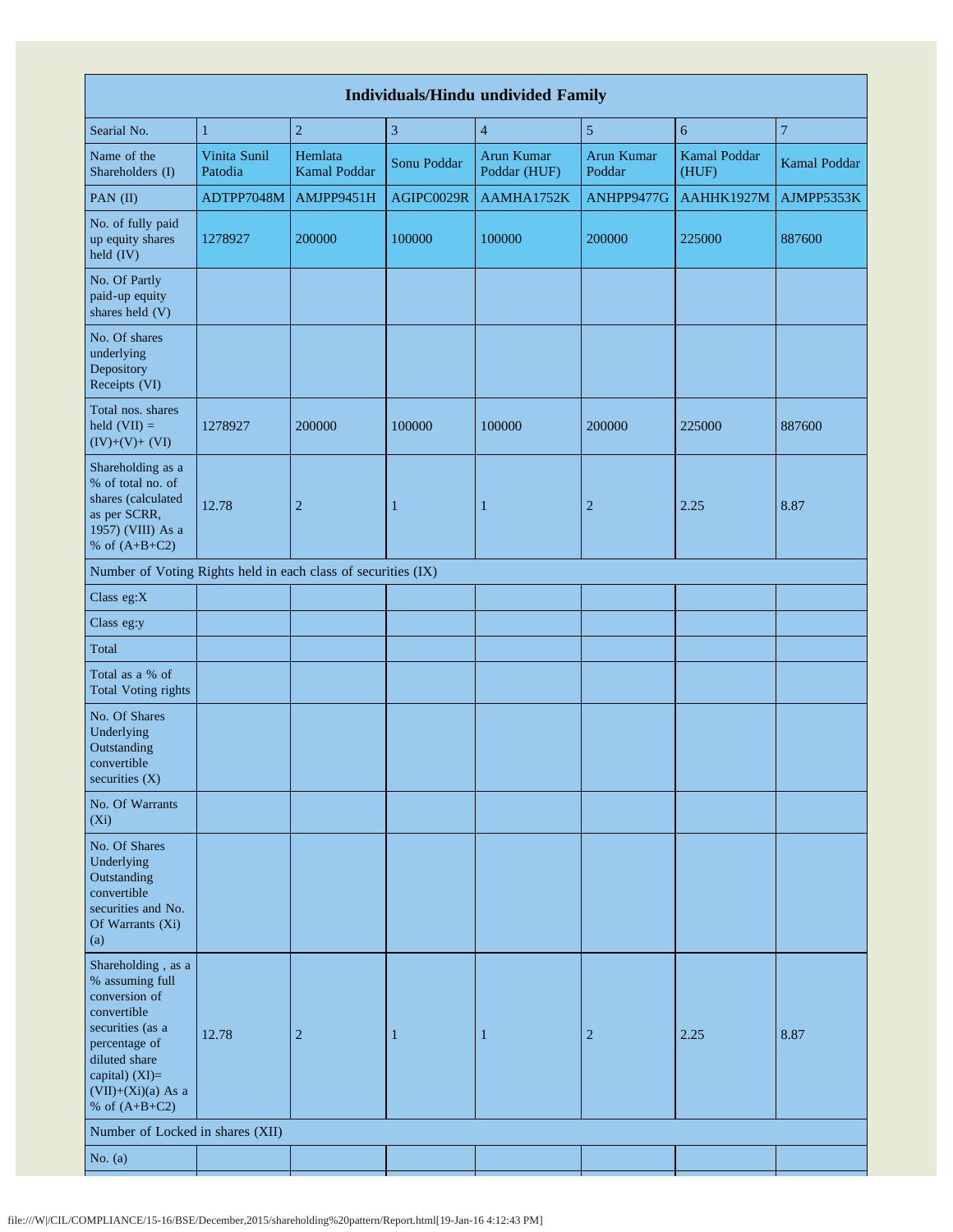| As a % of total<br>Shares held (b)                                   |         |        |        |        |        |        |        |  |  |  |  |
|----------------------------------------------------------------------|---------|--------|--------|--------|--------|--------|--------|--|--|--|--|
| Number of Shares pledged or otherwise encumbered (XIII)              |         |        |        |        |        |        |        |  |  |  |  |
| No. $(a)$                                                            | 750000  |        |        |        | O      |        |        |  |  |  |  |
| As a % of total<br>Shares held (b)                                   | 750000  |        |        | O      | 0      | -0     |        |  |  |  |  |
| Number of equity<br>shares held in<br>dematerialized<br>form $(XIV)$ | 1278927 | 200000 | 100000 | 100000 | 200000 | 225000 | 887600 |  |  |  |  |

| <b>Individuals/Hindu undivided Family</b>                                                                                        |                         |                               |                                       |                        |                         |                         |                   |  |  |  |  |  |
|----------------------------------------------------------------------------------------------------------------------------------|-------------------------|-------------------------------|---------------------------------------|------------------------|-------------------------|-------------------------|-------------------|--|--|--|--|--|
| Searial No.                                                                                                                      | $8\phantom{1}$          | 9                             | 10                                    | 11                     | 12                      | 13                      | 14                |  |  |  |  |  |
| Name of the<br>Shareholders (I)                                                                                                  | Anil Chotmal<br>Patodia | Anil Chotmal<br>Patodia (HUF) | <b>Sunil Chotmal</b><br>Patodia (HUF) | Sunil Kumar<br>Patodia | Archana Anil<br>Patodia | Suyash Sunil<br>Patodia | Shreya<br>Patodia |  |  |  |  |  |
| PAN (II)                                                                                                                         | AFMPP7771G              | AAAHA4542B                    | AAAHS9276C                            | AAXPP0203B             | AGZPP2397L              | BSHPP9169F              | CNXPP1439A        |  |  |  |  |  |
| No. of fully paid<br>up equity shares<br>held (IV)                                                                               | 250000                  | 225000                        | 270000                                | 300000                 | 250000                  | 100000                  | 100000            |  |  |  |  |  |
| No. Of Partly<br>paid-up equity<br>shares held (V)                                                                               |                         |                               |                                       |                        |                         |                         |                   |  |  |  |  |  |
| No. Of shares<br>underlying<br>Depository<br>Receipts (VI)                                                                       |                         |                               |                                       |                        |                         |                         |                   |  |  |  |  |  |
| Total nos. shares<br>held $(VII) =$<br>$(IV)+(V)+(VI)$                                                                           | 250000                  | 225000                        | 270000                                | 300000                 | 250000                  | 100000                  | 100000            |  |  |  |  |  |
| Shareholding as a<br>% of total no. of<br>shares (calculated<br>as per SCRR,<br>1957) (VIII) As a<br>% of $(A+B+C2)$             | 2.5                     | 2.25                          | 2.7                                   | 3                      | 2.5                     | $\mathbf{1}$            | $\mathbf 1$       |  |  |  |  |  |
| Number of Voting Rights held in each class of securities (IX)                                                                    |                         |                               |                                       |                        |                         |                         |                   |  |  |  |  |  |
| Class eg:X                                                                                                                       |                         |                               |                                       |                        |                         |                         |                   |  |  |  |  |  |
| Class eg:y                                                                                                                       |                         |                               |                                       |                        |                         |                         |                   |  |  |  |  |  |
| Total                                                                                                                            |                         |                               |                                       |                        |                         |                         |                   |  |  |  |  |  |
| Total as a % of<br><b>Total Voting rights</b>                                                                                    |                         |                               |                                       |                        |                         |                         |                   |  |  |  |  |  |
| No. Of Shares<br>Underlying<br>Outstanding<br>convertible<br>securities (X)                                                      |                         |                               |                                       |                        |                         |                         |                   |  |  |  |  |  |
| No. Of Warrants<br>$(X_i)$                                                                                                       |                         |                               |                                       |                        |                         |                         |                   |  |  |  |  |  |
| No. Of Shares<br>Underlying<br>Outstanding<br>convertible<br>securities and No.<br>Of Warrants (Xi)<br>(a)<br>Shareholding, as a |                         |                               |                                       |                        |                         |                         |                   |  |  |  |  |  |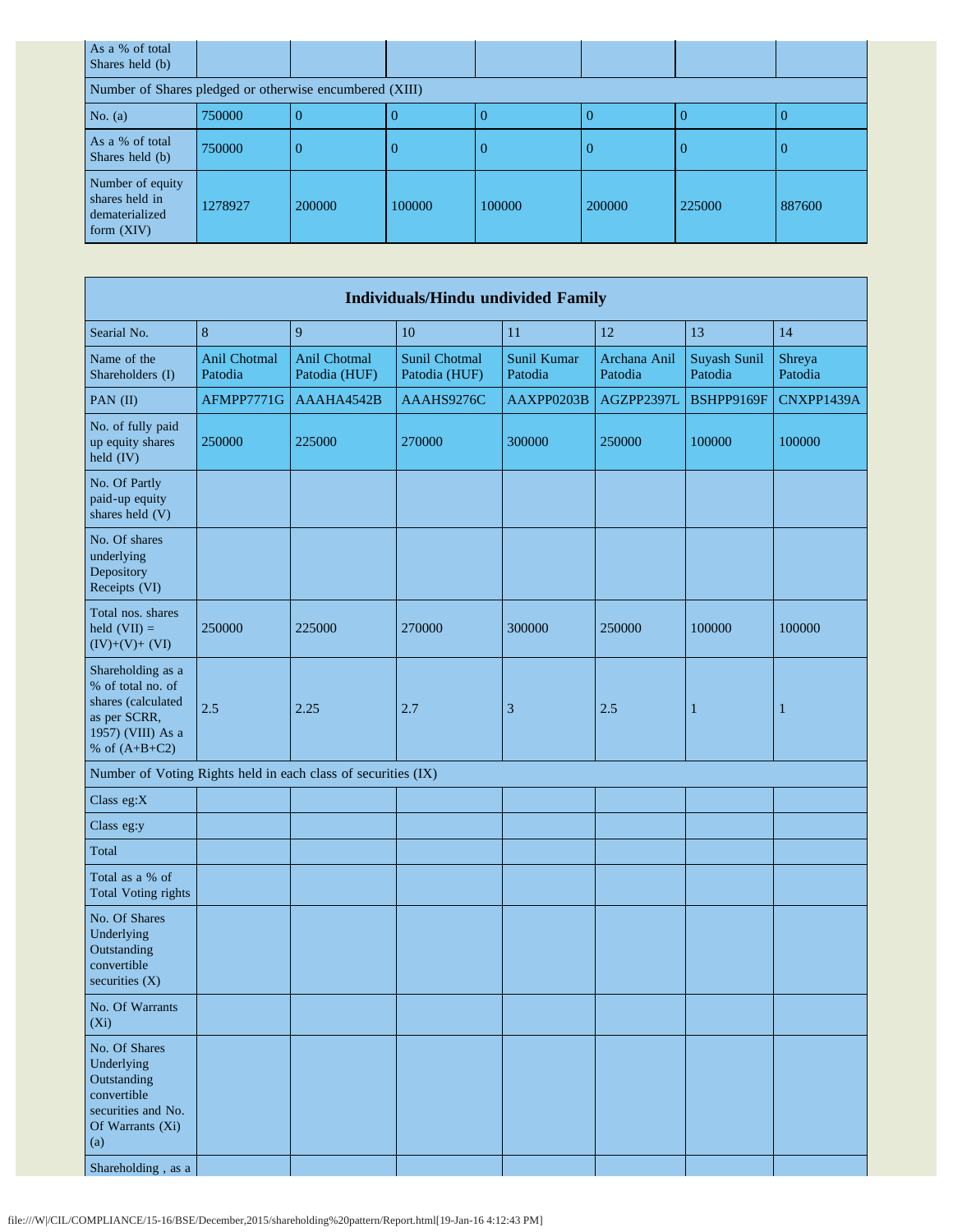| % assuming full<br>conversion of<br>convertible<br>securities (as a<br>percentage of<br>diluted share<br>capital) $(XI)=$<br>$(VII)+(Xi)(a)$ As a<br>% of $(A+B+C2)$ | 2.5      | 2.25     | 2.7            | 3              | 2.5      |                |          |
|----------------------------------------------------------------------------------------------------------------------------------------------------------------------|----------|----------|----------------|----------------|----------|----------------|----------|
| Number of Locked in shares (XII)                                                                                                                                     |          |          |                |                |          |                |          |
| No. $(a)$                                                                                                                                                            |          |          |                |                |          |                |          |
| As a % of total<br>Shares held (b)                                                                                                                                   |          |          |                |                |          |                |          |
| Number of Shares pledged or otherwise encumbered (XIII)                                                                                                              |          |          |                |                |          |                |          |
| No. $(a)$                                                                                                                                                            | $\Omega$ | $\Omega$ | $\Omega$       | $\overline{0}$ | $\theta$ | $\overline{0}$ | $\theta$ |
| As a % of total<br>Shares held (b)                                                                                                                                   | $\Omega$ | $\Omega$ | $\overline{0}$ | $\overline{0}$ | $\Omega$ | $\overline{0}$ | $\theta$ |
| Number of equity<br>shares held in<br>dematerialized<br>form (XIV)                                                                                                   | 250000   | 225000   | 270000         | 300000         | 250000   | 100000         | 100000   |

| <b>Individuals/Hindu undivided Family</b>                                                                            |                                                               |  |  |
|----------------------------------------------------------------------------------------------------------------------|---------------------------------------------------------------|--|--|
| Searial No.                                                                                                          |                                                               |  |  |
| Name of the<br>Shareholders (I)                                                                                      |                                                               |  |  |
| PAN (II)                                                                                                             | Total                                                         |  |  |
| No. of fully paid<br>up equity shares<br>held (IV)                                                                   | 4486527                                                       |  |  |
| No. Of Partly<br>paid-up equity<br>shares held (V)                                                                   |                                                               |  |  |
| No. Of shares<br>underlying<br>Depository<br>Receipts (VI)                                                           |                                                               |  |  |
| Total nos. shares<br>held $(VII) =$<br>$(IV)+(V)+(VI)$                                                               | 4486527                                                       |  |  |
| Shareholding as a<br>% of total no. of<br>shares (calculated<br>as per SCRR,<br>1957) (VIII) As a<br>% of $(A+B+C2)$ | 44.84                                                         |  |  |
|                                                                                                                      | Number of Voting Rights held in each class of securities (IX) |  |  |
| Class eg:X                                                                                                           |                                                               |  |  |
| Class eg:y                                                                                                           |                                                               |  |  |
| Total                                                                                                                |                                                               |  |  |
| Total as a % of<br><b>Total Voting rights</b>                                                                        |                                                               |  |  |
| No. Of Shares<br>Underlying<br>Outstanding<br>convertible                                                            |                                                               |  |  |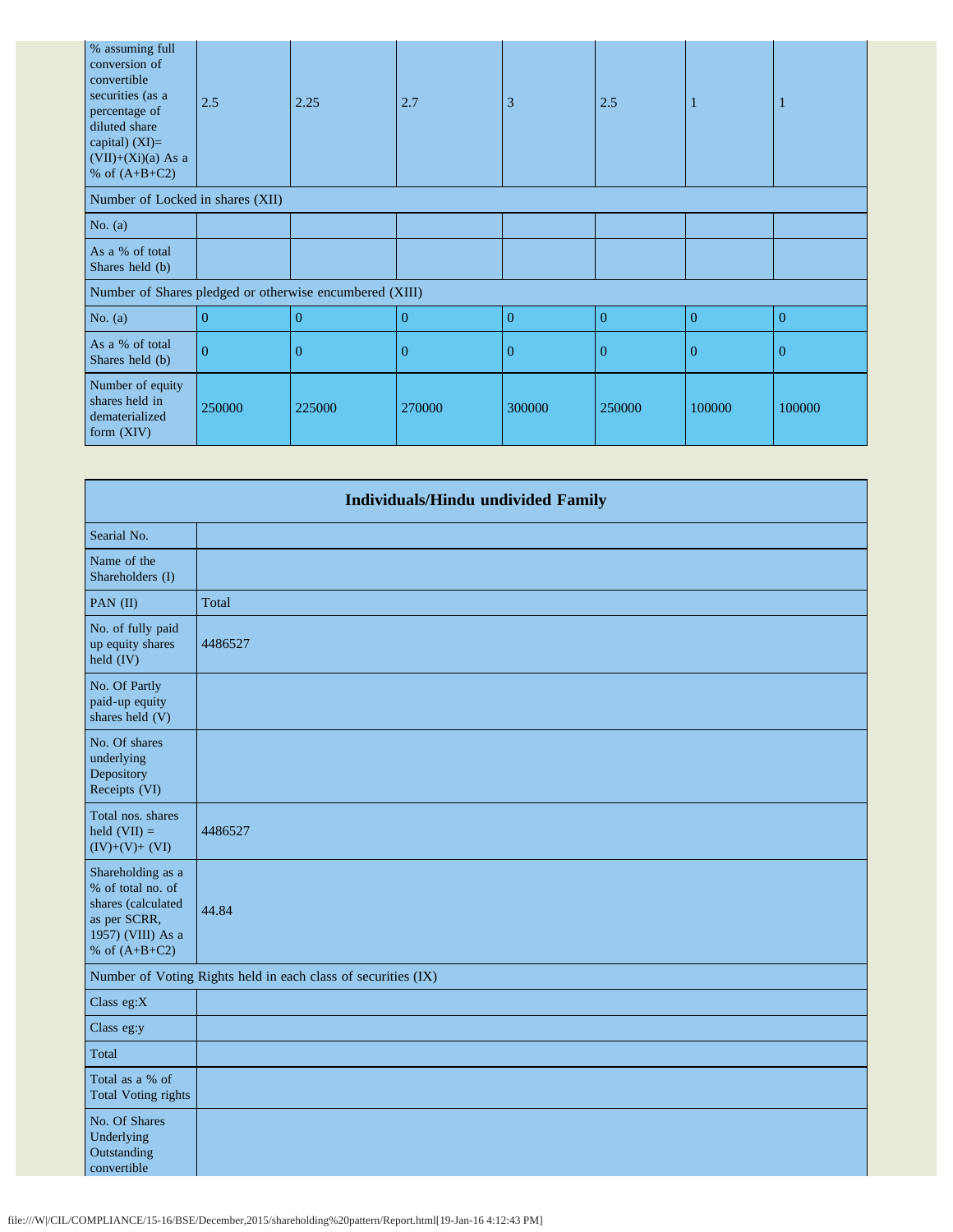| securities (X)                                                                                                                                                                           |                                                         |
|------------------------------------------------------------------------------------------------------------------------------------------------------------------------------------------|---------------------------------------------------------|
| No. Of Warrants<br>$(X_i)$                                                                                                                                                               |                                                         |
| No. Of Shares<br>Underlying<br>Outstanding<br>convertible<br>securities and No.<br>Of Warrants (Xi)<br>(a)                                                                               |                                                         |
| Shareholding, as a<br>% assuming full<br>conversion of<br>convertible<br>securities (as a<br>percentage of<br>diluted share<br>capital) (XI)=<br>$(VII)+(Xi)(a)$ As a<br>% of $(A+B+C2)$ | 44.84                                                   |
| Number of Locked in shares (XII)                                                                                                                                                         |                                                         |
| No. $(a)$                                                                                                                                                                                |                                                         |
| As a % of total<br>Shares held (b)                                                                                                                                                       |                                                         |
|                                                                                                                                                                                          | Number of Shares pledged or otherwise encumbered (XIII) |
| No. $(a)$                                                                                                                                                                                | 750000                                                  |
| As a % of total<br>Shares held (b)                                                                                                                                                       | 750000                                                  |
| Number of equity<br>shares held in<br>dematerialized<br>form (XIV)                                                                                                                       | 4486527                                                 |

| Any Other (specify)                                        |                                      |        |  |
|------------------------------------------------------------|--------------------------------------|--------|--|
| Searial No.                                                | 1                                    |        |  |
| Category                                                   | <b>Bodies Corporate</b>              |        |  |
| Name of the<br>Shareholders (I)                            | Upton Infrastructure Private Limited |        |  |
| PAN (II)                                                   | AAACU9556A                           | Total  |  |
| No. of the<br>Shareholders (I)                             | п                                    | 1      |  |
| No. of fully paid<br>up equity shares<br>held (IV)         | 200000                               | 200000 |  |
| No. Of Partly<br>paid-up equity<br>shares held (V)         |                                      |        |  |
| No. Of shares<br>underlying<br>Depository<br>Receipts (VI) |                                      |        |  |
| Total nos. shares<br>held $(VII) =$<br>$(IV)+(V)+(VI)$     | 200000                               | 200000 |  |
| Shareholding as a<br>% of total no. of                     |                                      |        |  |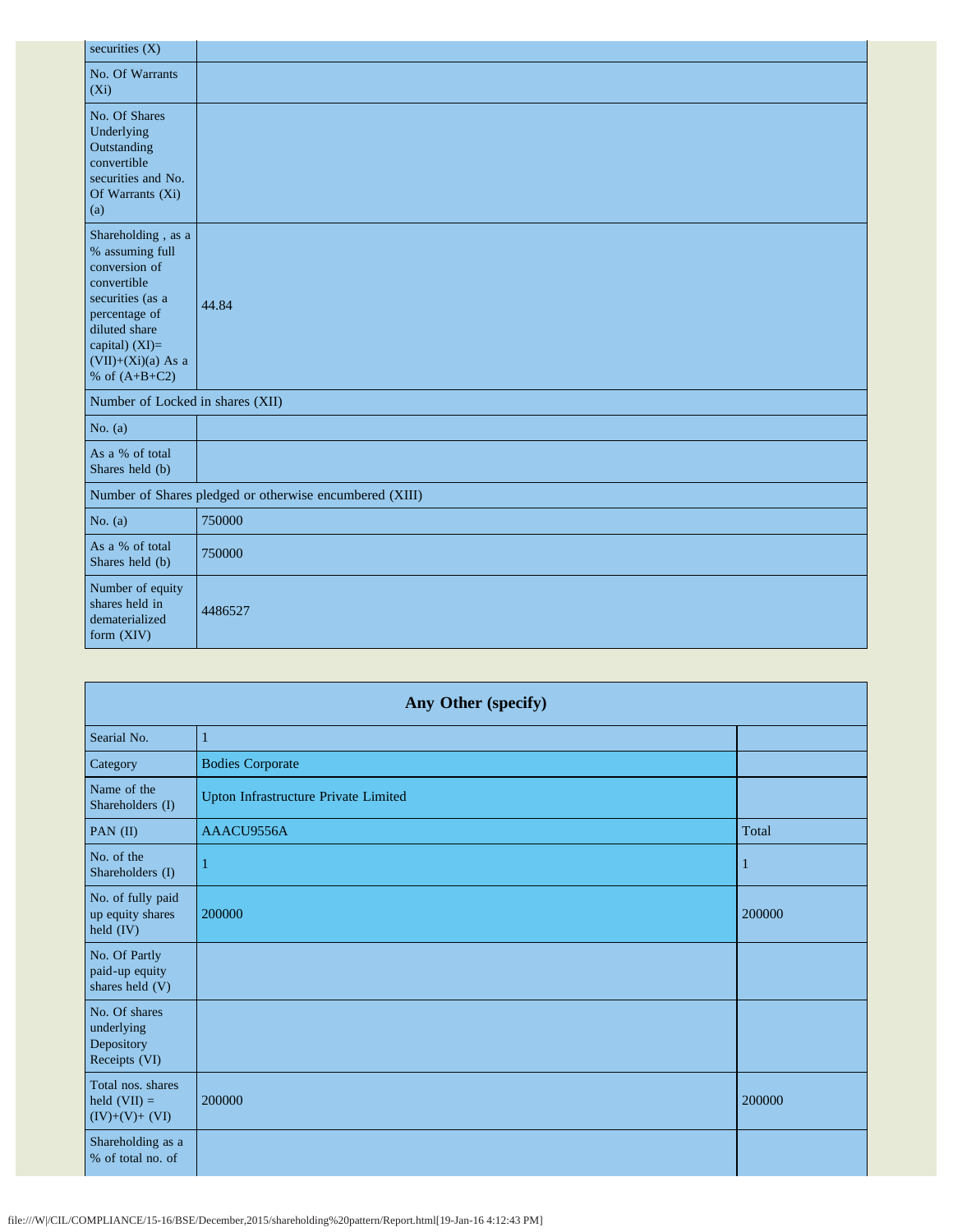| shares (calculated<br>as per SCRR,<br>1957) (VIII) As a                                                                                                                            | $\overline{2}$                                                | $\overline{2}$   |
|------------------------------------------------------------------------------------------------------------------------------------------------------------------------------------|---------------------------------------------------------------|------------------|
| % of $(A+B+C2)$                                                                                                                                                                    |                                                               |                  |
|                                                                                                                                                                                    | Number of Voting Rights held in each class of securities (IX) |                  |
| Class eg: X                                                                                                                                                                        |                                                               |                  |
| Class eg:y                                                                                                                                                                         |                                                               |                  |
| Total                                                                                                                                                                              |                                                               |                  |
| Total as a % of<br><b>Total Voting rights</b>                                                                                                                                      |                                                               |                  |
| No. Of Shares<br>Underlying<br>Outstanding<br>convertible<br>securities (X)                                                                                                        |                                                               |                  |
| No. Of Warrants<br>(Xi)                                                                                                                                                            |                                                               |                  |
| No. Of Shares<br>Underlying<br>Outstanding<br>convertible<br>securities and No.<br>Of Warrants (Xi)<br>(a)                                                                         |                                                               |                  |
| Shareholding, as a<br>% assuming full<br>conversion of<br>convertible<br>securities (as a<br>percentage of<br>diluted share<br>capital) (XI)=<br>(VII)+(X) As a %<br>of $(A+B+C2)$ | $\overline{2}$                                                | $\overline{c}$   |
| Number of Locked in shares (XII)                                                                                                                                                   |                                                               |                  |
| No. $(a)$                                                                                                                                                                          |                                                               |                  |
| As a % of total<br>Shares held (b)                                                                                                                                                 |                                                               |                  |
|                                                                                                                                                                                    | Number of Shares pledged or otherwise encumbered (XIII)       |                  |
| No. $(a)$                                                                                                                                                                          | $\mathbf{0}$                                                  | $\boldsymbol{0}$ |
| As a % of total<br>Shares held (b)                                                                                                                                                 | $\mathbf{0}$                                                  | $\boldsymbol{0}$ |

|                                                      |                                          |                                                 | Any Other (specify)                           |                                                  |                                         |                                  |
|------------------------------------------------------|------------------------------------------|-------------------------------------------------|-----------------------------------------------|--------------------------------------------------|-----------------------------------------|----------------------------------|
| Searial No.                                          |                                          | $\overline{2}$                                  | 3                                             | $\overline{4}$                                   | 5                                       | 6                                |
| Category                                             | <b>Bodies</b><br>Corporate               | <b>Bodies Corporate</b>                         | <b>Bodies Corporate</b>                       | <b>Bodies Corporate</b>                          | <b>Bodies</b><br>Corporate              | <b>Bodies</b><br>Corporate       |
| Name of the<br>Shareholders (I)                      | <b>Azura Projects</b><br>Private Limited | Ema Auto<br><b>Ancillary Private</b><br>Limited | <b>Florence Securities</b><br>Private Limited | Manasvi<br><b>Consultancy Private</b><br>Limited | Miranda Impex<br><b>Private Limited</b> | Swasti<br>Vinayaka<br>Realestate |
| PAN $(II)$                                           | AAGCA9030R                               | AABCE8816E                                      | AABCF5634R                                    | AAGCM5766J                                       | AAFCM3304D                              | AABCV1581H                       |
| No. of the<br>Shareholders (I)                       | 410000                                   | 119645                                          | 750000                                        | 751175                                           | 350000                                  | 187500                           |
| No. of fully paid<br>up equity shares<br>held $(IV)$ | 410000                                   | 119645                                          | 750000                                        | 751175                                           | 350000                                  | 187500                           |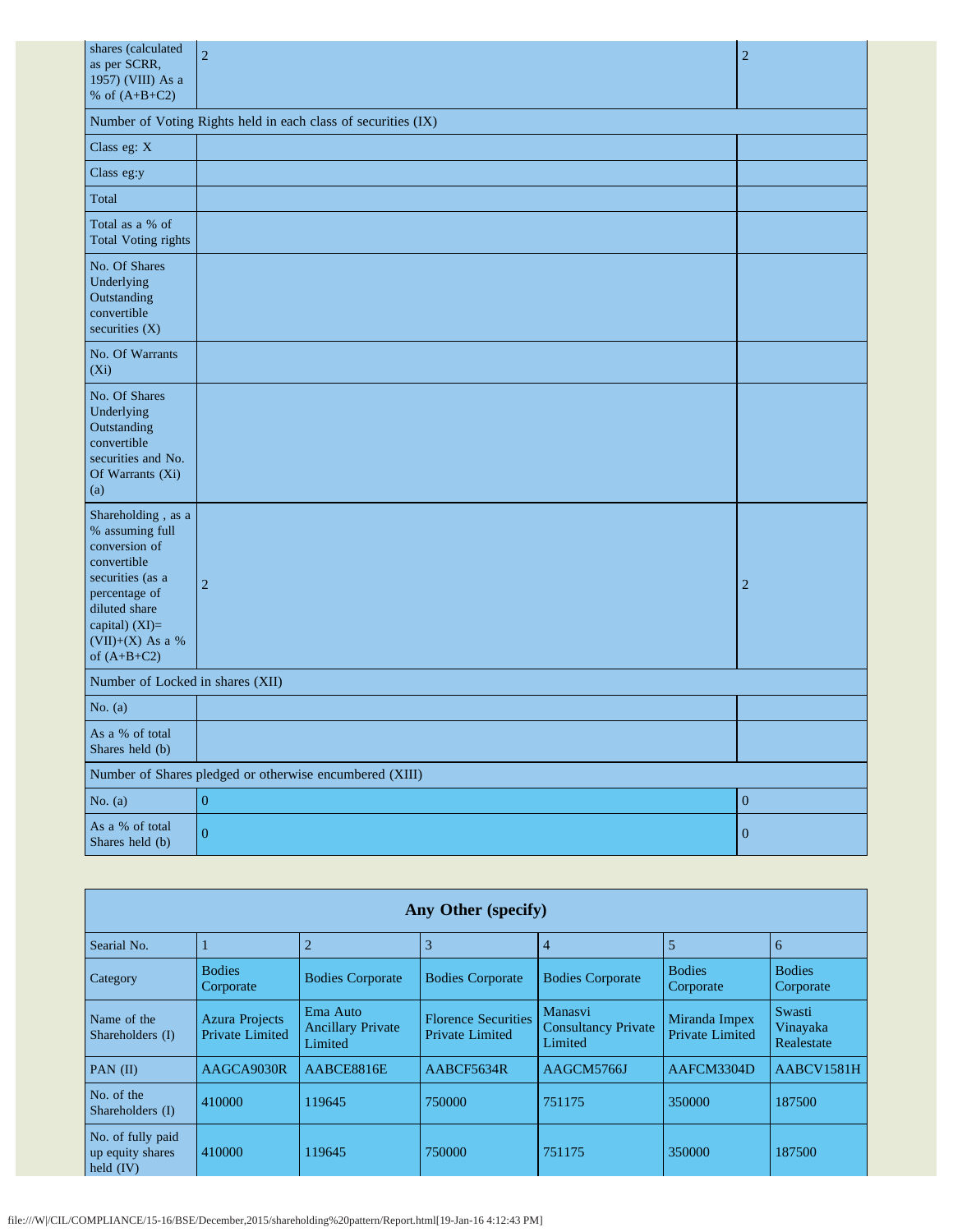| No. Of Partly<br>paid-up equity<br>shares held (V)                                                                                                                                 |        |                                                               |        |        |        |        |
|------------------------------------------------------------------------------------------------------------------------------------------------------------------------------------|--------|---------------------------------------------------------------|--------|--------|--------|--------|
| No. Of shares<br>underlying<br>Depository<br>Receipts (VI)                                                                                                                         |        |                                                               |        |        |        |        |
| Total nos. shares<br>held $(VII) =$<br>$(IV)+(V)+(VI)$                                                                                                                             | 410000 | 119645                                                        | 750000 | 751175 | 350000 | 187500 |
| Shareholding as a<br>% of total no. of<br>shares (calculated<br>as per SCRR,<br>1957) (VIII) As a<br>% of $(A+B+C2)$                                                               | 4.1    | 1.2                                                           | 7.5    | 7.51   | 3.5    | 1.87   |
|                                                                                                                                                                                    |        | Number of Voting Rights held in each class of securities (IX) |        |        |        |        |
| Class eg: X                                                                                                                                                                        |        |                                                               |        |        |        |        |
| Class eg:y                                                                                                                                                                         |        |                                                               |        |        |        |        |
| Total                                                                                                                                                                              |        |                                                               |        |        |        |        |
| Total as a % of<br><b>Total Voting rights</b>                                                                                                                                      |        |                                                               |        |        |        |        |
| No. Of Shares<br>Underlying<br>Outstanding<br>convertible<br>securities (X)                                                                                                        |        |                                                               |        |        |        |        |
| No. Of Warrants<br>(Xi)                                                                                                                                                            |        |                                                               |        |        |        |        |
| No. Of Shares<br>Underlying<br>Outstanding<br>convertible<br>securities and No.<br>Of Warrants (Xi)<br>(a)                                                                         |        |                                                               |        |        |        |        |
| Shareholding, as a<br>% assuming full<br>conversion of<br>convertible<br>securities (as a<br>percentage of<br>diluted share<br>capital) (XI)=<br>(VII)+(X) As a %<br>of $(A+B+C2)$ | 4.1    | $1.2\,$                                                       | 7.5    | 7.51   | 3.5    | 1.87   |
| Number of Locked in shares (XII)                                                                                                                                                   |        |                                                               |        |        |        |        |
| No. $(a)$                                                                                                                                                                          |        |                                                               |        |        |        |        |
| As a % of total<br>Shares held (b)                                                                                                                                                 |        |                                                               |        |        |        |        |
| Number of equity<br>shares held in<br>dematerialized<br>form (XIV)                                                                                                                 | 410000 | 119645                                                        | 750000 | 751175 | 350000 | 187500 |

**Any Other (specify)** Searial No.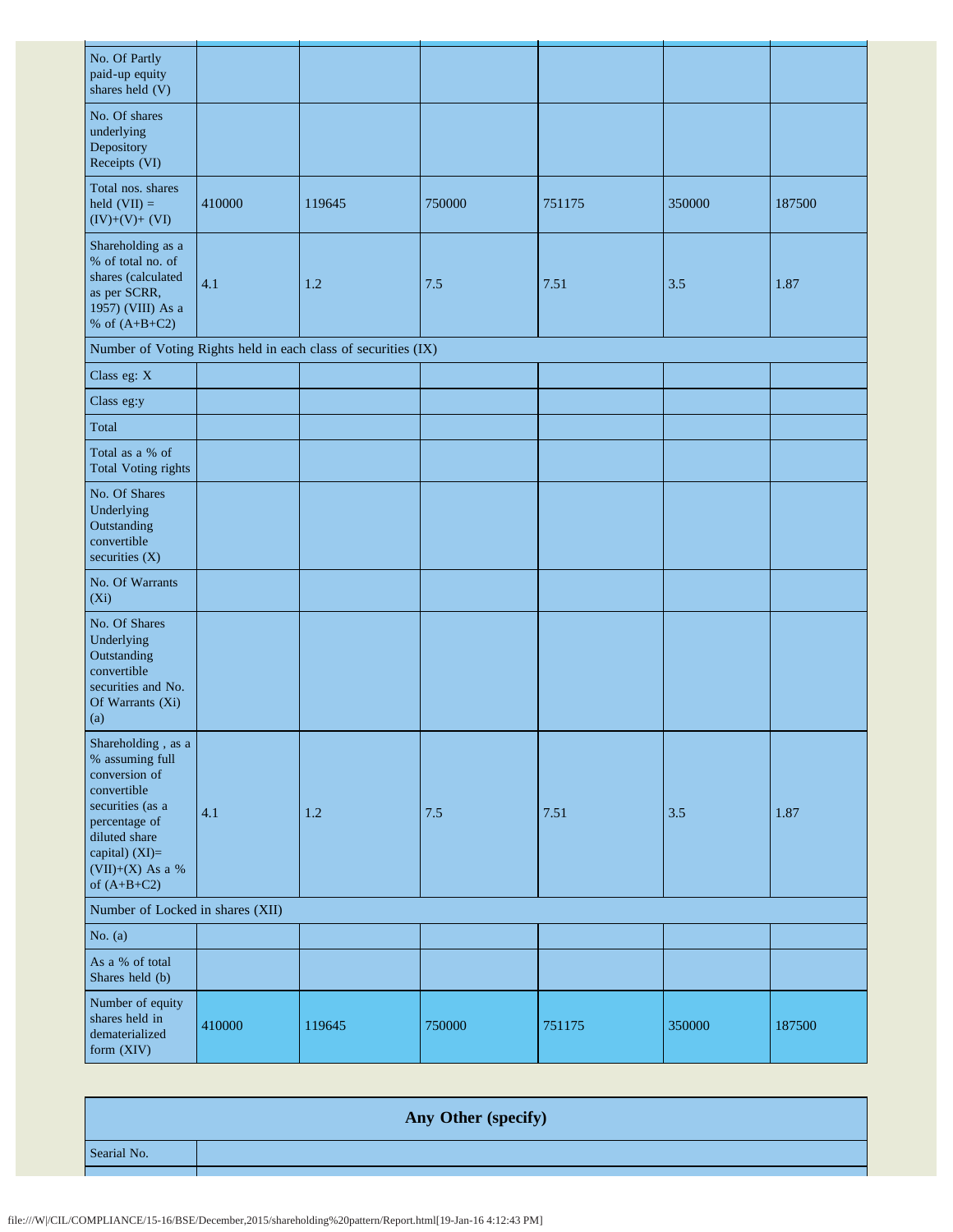| Category                                                                                                                                                                           |                                                               |
|------------------------------------------------------------------------------------------------------------------------------------------------------------------------------------|---------------------------------------------------------------|
| Name of the<br>Shareholders (I)                                                                                                                                                    |                                                               |
| PAN (II)                                                                                                                                                                           | Total                                                         |
| No. of the<br>Shareholders (I)                                                                                                                                                     | 2568320                                                       |
| No. of fully paid<br>up equity shares<br>$\text{held (IV)}$                                                                                                                        | 2568320                                                       |
| No. Of Partly<br>paid-up equity<br>shares held (V)                                                                                                                                 |                                                               |
| No. Of shares<br>underlying<br>Depository<br>Receipts (VI)                                                                                                                         |                                                               |
| Total nos. shares<br>held $(VII) =$<br>$(IV)+(V)+(VI)$                                                                                                                             | 2568320                                                       |
| Shareholding as a<br>% of total no. of<br>shares (calculated<br>as per SCRR,<br>1957) (VIII) As a<br>% of $(A+B+C2)$                                                               | 25.67                                                         |
|                                                                                                                                                                                    | Number of Voting Rights held in each class of securities (IX) |
| Class eg: X                                                                                                                                                                        |                                                               |
| Class eg:y                                                                                                                                                                         |                                                               |
| Total                                                                                                                                                                              |                                                               |
| Total as a % of<br><b>Total Voting rights</b>                                                                                                                                      |                                                               |
| No. Of Shares<br>Underlying<br>Outstanding<br>convertible<br>securities (X)                                                                                                        |                                                               |
| No. Of Warrants<br>$(X_i)$                                                                                                                                                         |                                                               |
| No. Of Shares<br>Underlying<br>Outstanding<br>convertible<br>securities and No.<br>Of Warrants (Xi)<br>(a)                                                                         |                                                               |
| Shareholding, as a<br>% assuming full<br>conversion of<br>convertible<br>securities (as a<br>percentage of<br>diluted share<br>capital) (XI)=<br>(VII)+(X) As a %<br>of $(A+B+C2)$ | 25.67                                                         |
| Number of Locked in shares (XII)                                                                                                                                                   |                                                               |
| No. $(a)$                                                                                                                                                                          |                                                               |
| As a % of total<br>Shares held (b)                                                                                                                                                 |                                                               |